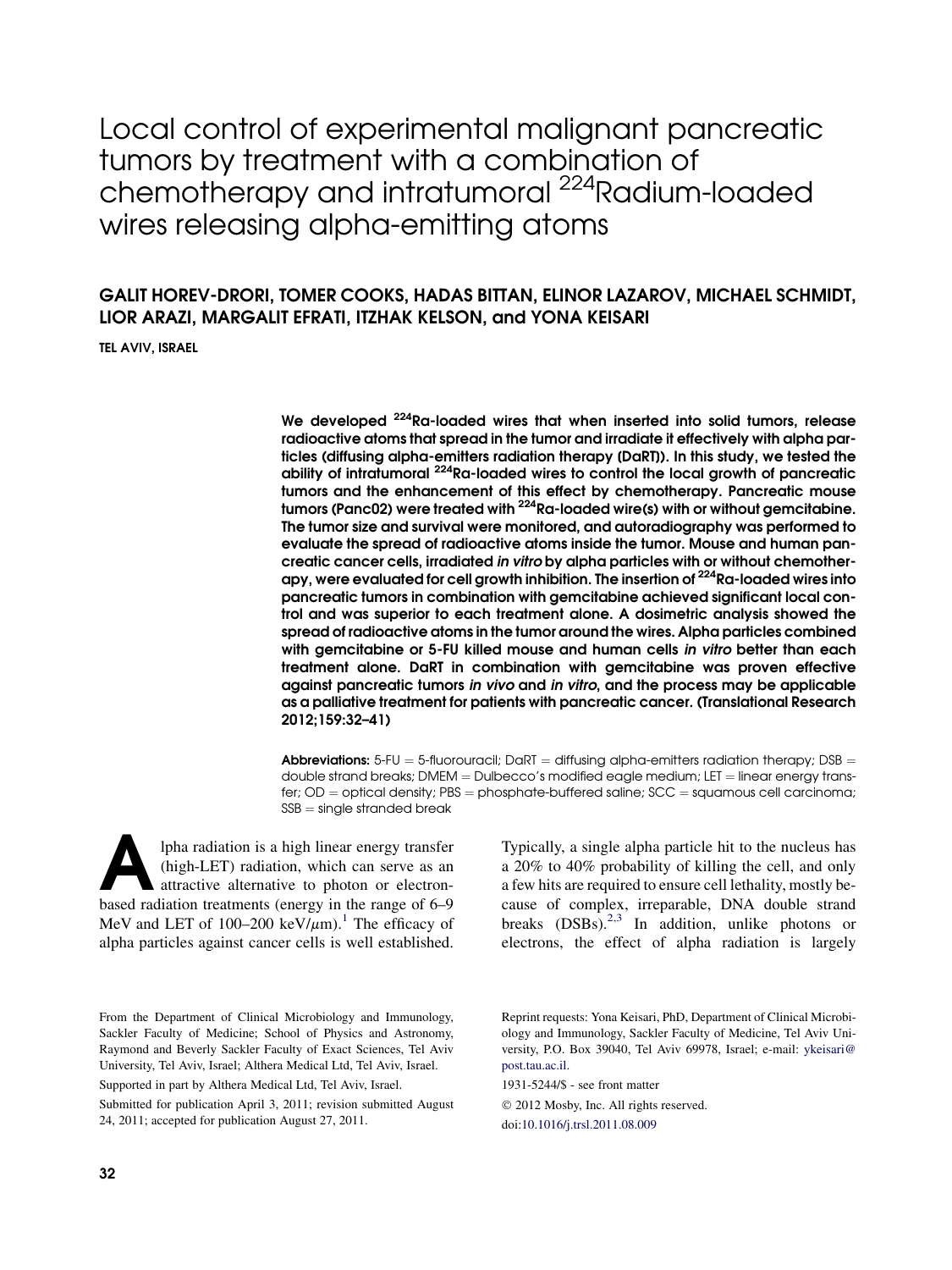## AT A GLANCE COMMENTARY

#### Horev-Drori G, et al.

#### Background

We envision that the alpha radiation-based diffusing alpha-emitters radiation therapy (DaRT) treatment will be used to destroy primary tumors and large metastatic foci. In the case of disseminated cancer, it will be combined with chemotherapy or other agents to affect regional and distant metastases.

#### Translational Significance

A clinical indication considered for the use of DaRT is the palliative treatment of pancreatic cancer. Pancreatic cancer involves fast growing, metastatic tumors, and in many cases, it is inoperable. Intratumoral radiation of the tumor by alpha particles may increase local tumor control and reduce colateral damage caused by conventional radiation therapy.

insensitive to the cell oxygenation state, making hypoxic cells just as vulnerable to treatment as cells with normal oxygen levels. The short range of alpha particles in tissue (40–90  $\mu$ m) ensures that cells lying outside of the targeted region are spared, provided that the alpha-emitting atoms are brought to the immediate vicinity of the target cancer cell.

Currently, alpha radiation is used in radioimmunotherapy, $<sup>1</sup>$  $<sup>1</sup>$  $<sup>1</sup>$  targeting single cancer cells or small cellular</sup> clusters, and in  $^{223}$ Ra-based palliative treatments for skeletal metastases in breast and prostate cancer patients, relying on the bone-seeking properties of ra- $\dim^4$  $\dim^4$  Thus, although alpha radiation is a highly lethal form of radiation, it has a limited use for treatment of solid tumors because of its short range in tissue.

In previous publications, we presented a practical solution that potentially allows the treatment of the entire tumor volume with this short-range radiation using intratumoral wires, carrying radium-224  $(^{224}Ra)$  atoms fixed below their surface. As  $^{224}$ Ra decays it releases, by recoil, its short-lived daughter atoms into the tumor. These spread inside the tumor, delivering, through their alpha decays, cytotoxic dose levels in a region measuring several millimeters about each wire. We termed this treatment diffusing alpha-emitters radiation therapy  $(DaRT).$ <sup>[5](#page-7-0)</sup>

Once the wire has been inserted into the tumor and for as long as it stays active in it, (its activity falls exponentially by a factor of 1000 within a few weeks), radioactive atoms are released and spread into the biologic

environment. The region accessible to these atoms is irradiated effectively by alpha particles causing tissue damage, local tumor destruction, and prolongation of survival of animals bearing squamous cell and lung derived tumors.<sup>[5-8](#page-7-0)</sup>

Pancreatic cancer is the fourth leading cause of cancer deaths in the developed world. Six percent of the cancer death cases are a result of pancreatic cancer, in both genders.<sup>[9,10](#page-8-0)</sup> Surgical resection is the only potentially curative treatment for patients with pancreatic cancer, although many patients are not candidates for resection. External beam gamma radiation, chemotherapy, mainly gemcitabine and 5-FU, immunotherapy, and other therapies are also used to treat patients with pancreatic cancer.[11-15](#page-8-0) Several studies have shown that both survival rate and palliative benefit can be improved when radiotherapy is combined with chemotherapy.<sup>12,16,17</sup>

The obvious need for novel treatment modalities for pancreatic cancer prompted us to test in this study the ability of intratumoral  $224$ Ra-loaded wires to control the local growth of experimental pancreatic tumors and the enhancement of this effect by combining the treatment with chemotherapy.

#### MATERIALS AND METHODS

Tumors cells. Panc02 cells (murine pancreatic carcinoma) and MIA PaCa (human derived pancreatic carcinoma) were grown in Dulbecco's modified eagle medium (DMEM; GIBCO, Carlsbad, Calif) supplemented with 10% fetal calf serum (Biological Industries, Kibbutz Beit-Haemek, Israel), L-glutamine (2 mmol/L), penicillin (100 U/mL), and streptomycin (100  $\mu$ g/mL) sodium pyruvate (1 mmol/L), nonessential amino acid solution (1%). The cell lines were stored in a humid incubator at a temperature of 37 $\degree$ C, CO<sub>2</sub> 7\%. The doubling time of Panc02 cells is  $17.2 \pm 0.4$  h.

Anticancer chemotherapy drugs. The nucleoside analog, gemcitabine (2',2'-difluoro-2'-deoxycytidine; dFdC) (Gemzar; Eli Lilly and Co., Indianapolis, Ind) was dissolved in phosphate-buffered saline (PBS) and administrated in vivo at a concentration of 60 mg/kg by a single injection into the mice tail vein.<sup>18</sup>

The antimetabolite, 5-Fluorouracil (5-FU) (Ebewe Pharma, Unterach am Attersee, Austria), was dissolved in PBS for use.

In vitro assays for tumor cell damage. In vitro clonogenic assay using Kapton wells setup. The effect of alpha particles on the ability of Panc02 cells to proliferate was studied using a broad beam 228Th irradiator as described in reference [7.](#page-8-0) The cells were seeded on a Kapton foil at a density of  $2.5 \times 10^5$  cells/well, and after 24 h the cells were exposed to alpha particles for short periods of 0, 1, 2, 3, 4 and 6 min at an average dose rate of approximately 0.6 Gy/min as described.<sup>7</sup>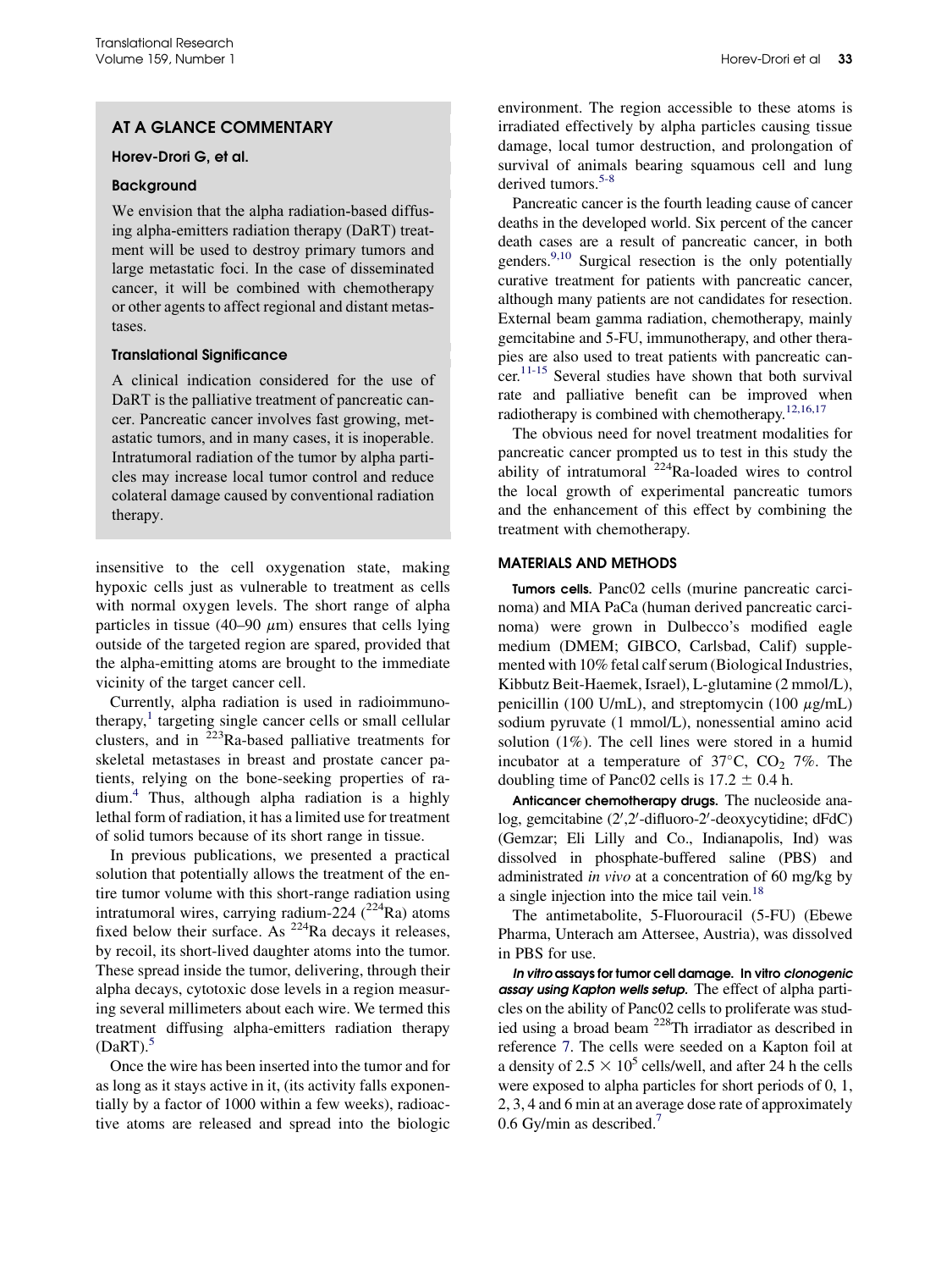Immediately after irradiation in Kapton wells, the cells were harvested using trypsin (0.25% trypsin and 0.05% ethylene diamine tetraacetic acid disodium salt solution, stored at 4°C; Biological Industries). Their viability was examined by the colony formation assay as described.<sup>[8](#page-8-0)</sup>

on the viability of cells in culture.  $\text{Panc} \cdot 2 \cdot (5 \times 10^3/\text{well})$ and MIA PaCa  $(10<sup>4</sup>/well)$  cells were seeded in microplates implanted with escalating  $2^{24}$ Ra activities (radioactive microplates were prepared as described in Reference [7\)](#page-8-0), ranging from 0.06 to 2 Bq/mm<sup>2</sup> and were grown for 48 h. When the combination of alpha particles and chemotherapy was tested, Panc02 and MIA PaCa cells  $(10^4$ cells/well) were seeded in radioactive 96-well plates in 100  $\mu$ L DMEM medium for each well. After 30–60 min, the chemotherapy was added in 100  $\mu$ L DMEM and the plates incubated for an additional 48 h. The wells seeded with cells treated with radioactive or chemotherapy alone or nontreated served as controls.

At the end of the incubation, the remaining adherent viable cells were fixed and stained by hemacolor reagents, and the plate was measured with a microplate reader at 630 nm.<sup>[19](#page-8-0)</sup> Viability was expressed as the ratio between the measured optical density (OD) of irradiated cells and the average OD of the nonirradiated controls (% viability = [OD treatment/OD control]  $\times$  100).

Cell growth inhibition was calculated using the following formula:

cell growth inhibition  $(\%)=100-\%$ viability

#### IN VIVO EXPERIMENTS

Animals. Female C57BL/6 mice (8–12 weeks old) were obtained from the breeding colony of Tel-Aviv University, Israel. Animal care and experiments were carried out in accordance with the guidelines of the Israeli National Council for Animal Experimentation (permit no. M-05-082).

Tumor cell inoculation. Subcutaneous tumors were induced by i.d injection of  $10^5$  Panc02 cells in 0.1 mL Hanks balanced salt solution buffer (Biological Industries) into the low lateral side of the mice back. Tumors appeared after 3 weeks. Local tumor growth was determined by measuring 3 mutually orthogonal tumor diameters with a digital caliper. The volume of the tumor was calculated using the formula:  $V=D1\times D2\times D3\times (\pi/6)$ , where  $D1$ ,  $D2$ , and  $D3$  stand for the 3 mutually orthogonal tumor diameters.

 $224$ Ra-loaded wire preparation.  $224$ Ra-loaded wires were prepared using a 228Th generator as described in detail.<sup>[5](#page-7-0)</sup> In this application, positive  $224$ Ra ions emitted

by alpha decay induced recoil from a surface thinly coated with <sup>228</sup>Th were collected electrostatically on stainless steel wires (3–5 mm long and 0.3 mm diameter; Wujiang Jia Chen Acupuncture Device Co., Wujiang, China). The collected radium ions are situated on the surface of the wire and would be quickly washed away if brought in direct contact with live tissue fluids. To prevent this, the wires were subjected to heat treatment  $(450^{\circ}$ C for approximately 1 h) so as to induce the diffusion and the intercalation of the radium ions in the solid matrix of the wire. The processed wires were measured by solid-state detector alpha counting system to determine the total  $^{224}$ Ra activity and the desorption probability of the  $^{220}$ Rn daughters. The retention of the radium on the wires throughout the treatment was verified in vivo by counting the tumor activity through a collimated Geiger counter. Alternatively, the wires removed from tumors were found to contain essentially the initial  $224$ Ra activity, reduced by the temporal radioactive decay. Note that failing to perform the heat treatment resulted indeed in quick loss of activity from the wire and its removal from the tumor. The wires were inserted into the tumors a short time (typically 1 h) after their preparation.

DaRT wire implantation. Immediately after a DaRT wire was prepared and its activity was measured  $(^{224}$ Ra activity 16.8-43 kBq), it was implanted as de-scribed previously.<sup>[7](#page-8-0)</sup>

Anesthesia. Intraperitoneal inoculation of 0.25 mL (solution in PBS) of anesthetic compound (100 mg/kg imalgen  $+ 10$  mg/kg xylazine hydrochloride solution) was given 10 min before starting the treatment. All surgical and invasive procedures were carried out under anesthesia.

Autoradiography and histology of treated tumors. The intratumoral radionuclide  $(^{212}Pb)$  spread was measured by autoradiography in 8 Panc02 tumors, each treated with a single DaRT wire  $(^{224}$ Ra activity ranging from 14 to 67 kBq, <sup>220</sup>Rn desorption probability 25 % to 44%). The tumors were excised 3–4 days after wire insertion. In each case, the wire was extracted from the tumor 10–15 min after its excision, and the excised tumor was subsequently processed and analyzed as described.[5,8](#page-7-0) Tumor samples were also stained with hematoxylin-eosin (Surgipath, Richmond, Ill) and analyzed for tissue damage as described.<sup>[6](#page-7-0)</sup>

**Statistical analysis.** The statistical significance ( $P \leq$ 0.05) of the differences between volumes of tumors in the various groups was assessed by applying analysis of variance with repeated measures, by SPSS software (SPSS Inc, Chicago, Ill). The survival times plotting (Kaplan-Meir test) and survival comparison between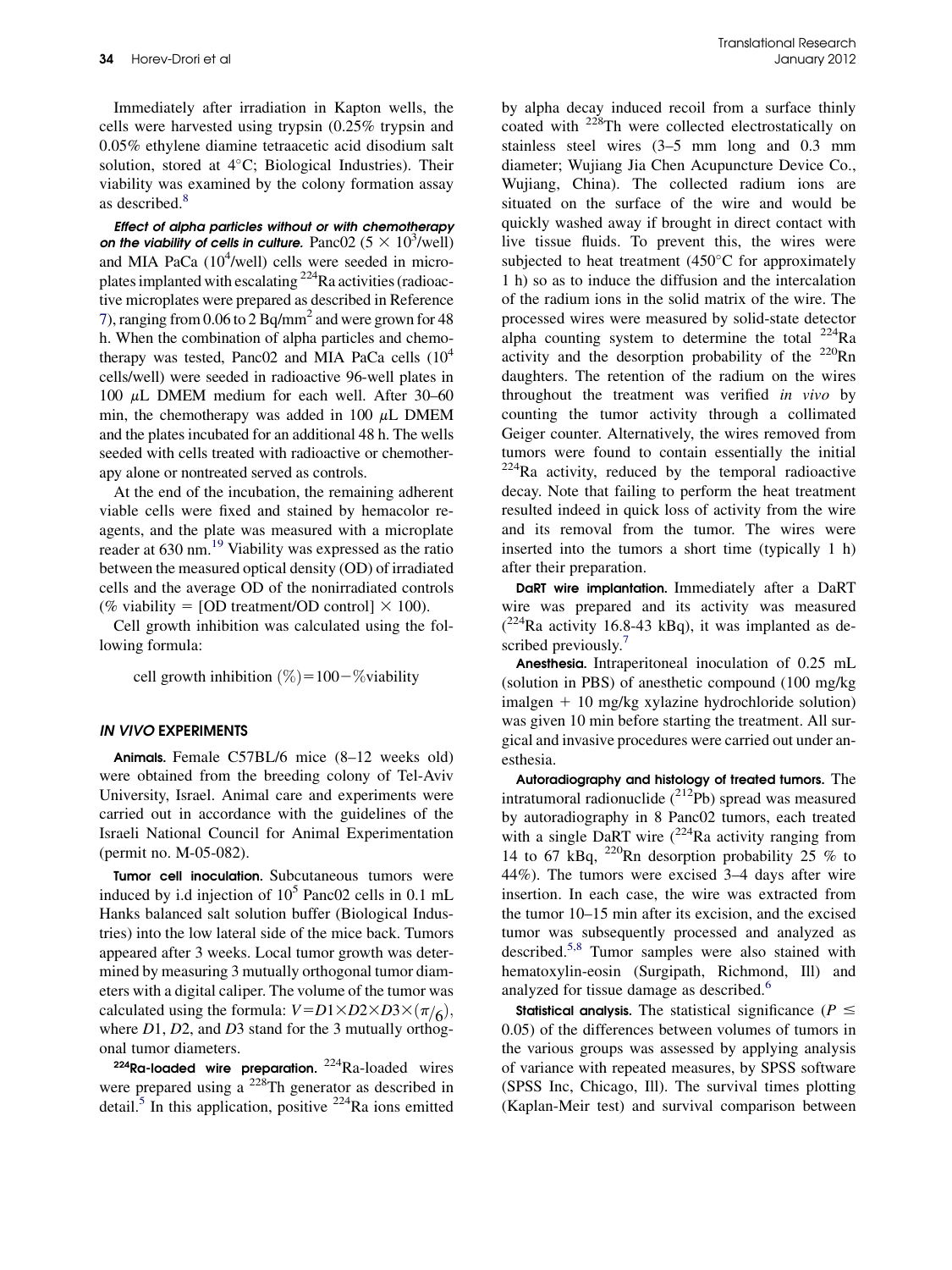<span id="page-3-0"></span>groups (Mantel-Cox test) were carried out by using Stat-Soft ''Statistica'' statistical software (StatSoft Inc, Tulsa, Okla).

#### RESULTS

Survival curves of Panc02 cells. To estimate the sensitivity of Panc02 cells to alpha radiation, the cells were exposed to a flux of alpha particles when seeded on Kapton foil, and their clonogenicity was measured. The results of 2 experiments performed on Panc02 cells are shown in Fig 1. In both experiments, each data point represents an average value of 3–4 different cell samples irradiated in different Kapton foil wells. The surviving fraction was calculated as the ratio between the number of viable colonies in a given petri dish (containing irradiated cells) and the average number of colonies in the control dishes. As it is commonly done for high-LET radiation over the dose range we studied, the data were fitted with the function  $f(D) = e^{-D/D_0}$  using Matlab's curve fitting tool to estimate  $D_0$  (the mean lethal dose), yielding  $D_0 = 1.2 \pm 0.1$  Gy for the first experiment and  $D_0 = 1.1 \pm 0.1$  Gy for the second.

The fit to Exp1 was less ideal compared with that of Exp2 because of the larger error bars in this experiment. A more general survival curve, such as  $e^{-\alpha \cdot \hat{D}-\beta \cdot D^2}$ , is possible and better fits the data with  $\alpha$  and  $\beta$  values of  $0.35 \pm 0.15 \text{ Gy}^{-1}$  and  $0.23 \pm 0.10 \text{ Gy}^{-2}$ , respectively.

Alpha radiation impact on Panc02 and MIA PaCa cells in vitro. To examine the sensitivity of pancreatic cancer cells to alpha radiation, the cells (Panc02 or MIA PaCa) were seeded for 48 h in 96-well plates preimplanted with  $224$ Ra atoms, and the cell growth was assessed as described in the Materials and Methods.

Compared with nontreated cells, cell proliferation was inhibited in direct correlation with the increase in the  $224$ Ra activity, for both cell lines, Panc02 and MIA PaCa (Fig 2). At the highest level of activity  $(2 Bq/mm^2)$ , inhibition rates of 75% (Panc02 cells) and 35% (MIA PaCa cells) were measured.

Cytotoxic effects of alpha radiation combined with gemcitabine or 5-FU. To examine the cytotoxic effect of combined chemotherapeutic agents and radiation, Panc02 cells and MIA PaCa cells were exposed to alpha radiation in the presence of gemcitabine or 5-FU at submaximal cytotoxicity concentrations. Gemcitabine was used at a concentration of  $0.001 \mu g/mL$  and  $5-FU$ at  $0.5 \mu$ mol/L (calibration data not shown).

Panc02 cells treated with either 5-FU (0.5  $\mu$ mol/L) or with radiation  $(0.2 \text{ Bq/mm}^2)$ , demonstrated 26% and 15% cell growth inhibition rates, respectively [\(Fig 3](#page-4-0)). The combined treatment with 5-FU (0.5  $\mu$ mol/L) and radiation (0.2 Bq/mm<sup>2</sup>) achieved 41% cell growth inhibition.



Fig 1. Survival curves of Panc02 cells exposed to alpha particles emit-<br>ted from a sealed <sup>228</sup>Th source. The curves represent data from 2 different experiments (3–4 repetitions at each dose level, in each experiment). The data were fitted with the function  $f(D) = e^{-D/D_0}$ and the resulting values for  $D_0$  are shown in the legend. The error bars represent standard deviations.



Fig 2. Inhibition of tumor cell growth by alpha particles. Tumor cells  $(5 \times 10^3 \text{ Panc02})$ , and  $10^4 \text{ MIA}$  PaCa) were incubated for 48 h in a radioactive plate. Cell growth was monitored by staining the adherent cells.

Treatment of panc02 cells with either Gemzar (0.001  $\mu$ g/ml) or alpha radiation (0.2 Bq/mm<sup>2</sup>) alone resulted in 13% and 19% cell growth inhibition, respectively. A combination of the 2 treatments increased the level of cell growth inhibition to 31%.

Incubation of MIA PaCa cells for 72 h with either Gemzar (0.001  $\mu$ g/mL) or radiation (0.63 Bq/mm<sup>2</sup>) alone resulted in 23% and 26% cell growth inhibition, respectively. The combination of the 2 cytotoxic modalities resulted in 39% cell growth inhibition (results not shown).

In vivo studies to determine the effects of <sup>224</sup>Ra wires on pancreatic tumors. In vivo experiments were performed to examine the efficacy of radioactive  $224$ Ra wires in causing an antitumoral effect and local control of pancreatic carcinoma tumors in C57BL/6 mice. At the second stage, we examined the combined treatment of <sup>224</sup>Ra wires and Gemzar on tumor development.

Inhibition of the growth of pancreatic tumors by treatment with <sup>224</sup>Ra-loaded wires. The first series of experiments was done to assess the effect of a <sup>224</sup>Ra wire inserted in a pancreatic tumor in comparison with the effect of an inert wire. Mice with tumors  $(37 \text{ mm}^3)$  average volume), were randomized into 1 of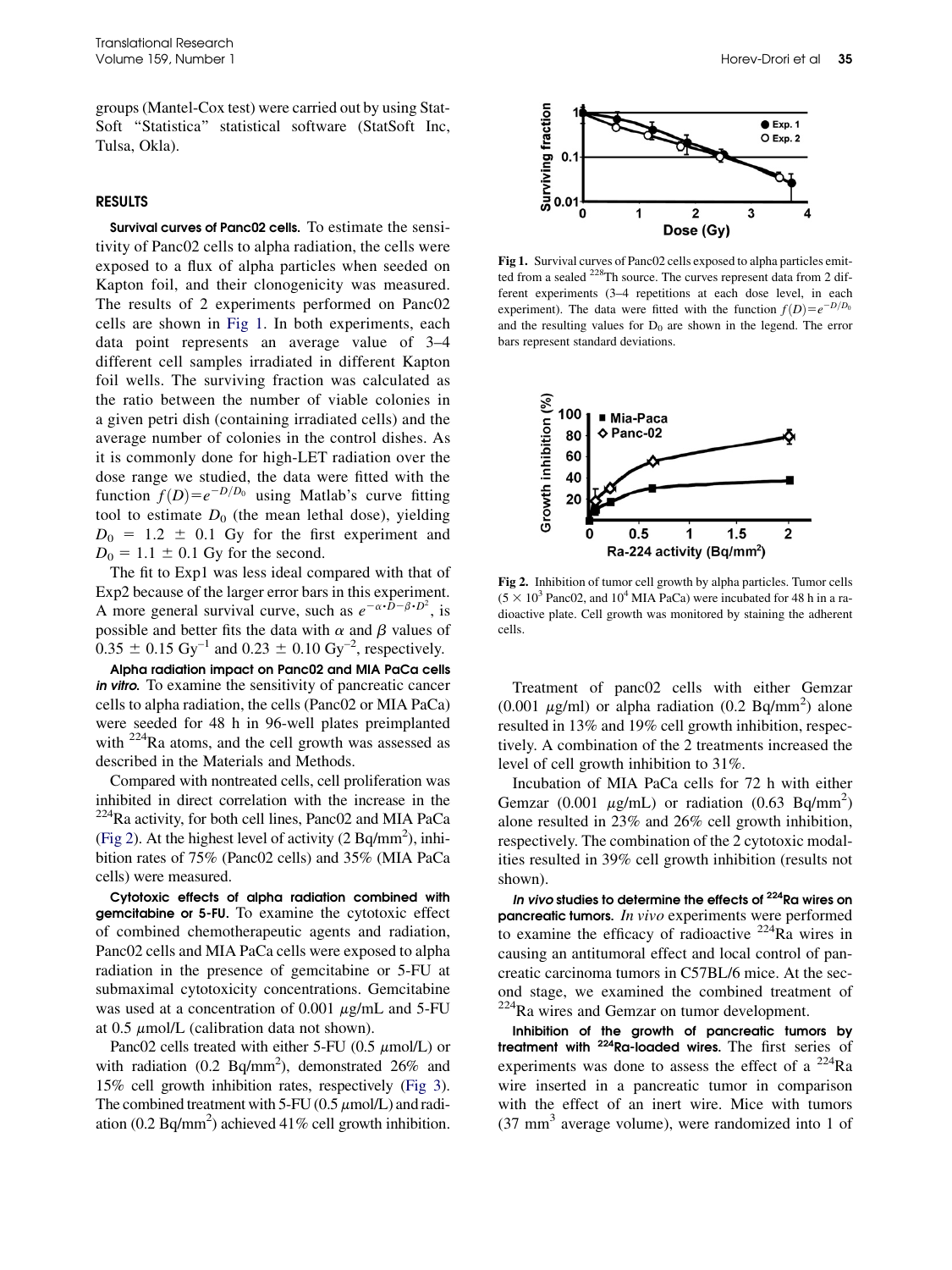<span id="page-4-0"></span>

Fig 3. Growth inhibition of Panc02 cells after 48 h of incubation in a radioactive plate, combined with 5-FU or gemcitabine. Cell growth was monitored by staining the adherent cells.

2 treatment groups: tumor-bearing mice treated with a  $^{224}$ Ra-loaded wire  $(^{224}$ Ra wire) or tumor-bearing mice treated with a non radioactive wire (Inert wire). At the time of treatment no necrosis was observed by histologic examination in tumors with a similar size.

The results presented in Fig 4 indicate that a significant difference ( $Pv = 0.02$ ) was found between tumor volumes of the DaRT-treated group  $(^{224}$ Ra wire) as opposed to the control group (inert wire). The effect was evident during the whole inspection period and becomes more substantial with time.

Inhibition of tumor development by 224Ra wires in combination with gemcitabine. Next, we examined the combined treatment of a single  $^{224}$ Ra wire and the chemotherapeutic drug gemcitabine (Gemzar), compared with an inert wire alone, inert wire and Gemzar, or 224Ra wire alone.

Mice with intradermal Panc02 tumors  $(27 \text{ mm}^3 \text{ aver}$ age volume) received  $^{224}$ Ra wire treatment with or without chemotherapy. The drug (Gemzar, 60 mg/kg) was injected intravenously 2–3 h after wire insertion, and the animals were inspected for tumor progression.

The results presented in Fig 5 demonstrate that the combined treatment was the most effective modality in local tumor control compared with the effect of inert wire + Gemzar (Pv < 0.001) or the <sup>224</sup>Ra wire treatment ( $Pv = 0.033$ ).

Intratumoral distribution of radioactive atoms. The <sup>212</sup>Pb activity distribution was high near the source, in this case dropping by a factor of 20–30 per millimeter with increasing radial distance. The spatial spread of  $212$ Pb was found to be correlated partially with tissue damage, as can be shown in [Fig 6](#page-5-0). The spread was somewhat anisotropic, with an elliptical cross section. The typical ratio between the major and minor axes of the ellipse was 1.1–1.7. For the sources used in the experiments (having an initial  $^{220}$ Rn release rate of



Fig 4. Tumor growth retardation by a single  $^{224}$ Ra wire treated mice compared with inert wire group. Insertion of a single Ra-224 loaded wire  $(^{224}$ Ra activity; 17-43 kBq) to the center of murine pancreatic tumors with an average volume of 37 mm<sup>3</sup> ( $224$ Ra wire) relative to the control group (inert wire).



Fig 5. Tumor growth retardation by a single <sup>224</sup>Ra wire combined with Gemzar compared with the  $224$ Ra wire group, inert wire group, and Gemzar+ inert wire group. The tumor length is  $4.9 \pm 0.1$ (STE). Radioactive wire activities ranged from 17 to 43 kBq per wire.

6–19 kBq [0.16–0.5  $\mu$ Ci]), dose levels exceeding 10 Gy were found over a region with an average diameter of  $\sim$ 2.5 mm, with the size of the high dose region increasing logarithmically with the source activity. When normalized to a standard source  $220$ Rn release rate of 37 kBq  $(1 \mu\text{Ci})$ , the average diameter corresponding to doses in excess of 10 Gy was  $\sim$ 3 mm.

Leakage of radioactive atoms from the tumor. We define the  $^{212}Pb$  leakage probability as the probability that a  $^{212}$ Pb atom released from the wire decays outside the tumor. The leakage probability was estimated experimentally for tumors treated with DaRT wires by measuring the  $2^{12}Pb$  and  $2^{24}Ra$  activities on the wire before its insertion to the tumor and at tumor removal time and by measuring  $212$ Pb and  $224$ Ra activities in the tumor at tumor removal time.  $224$ Ra and  $212$ Pb activities on the wire before insertion were calculated from alpha spectroscopy measurements of the wire. The calculation of  $2^{12}$ Pb and  $2^{24}$ Ra activities, which remained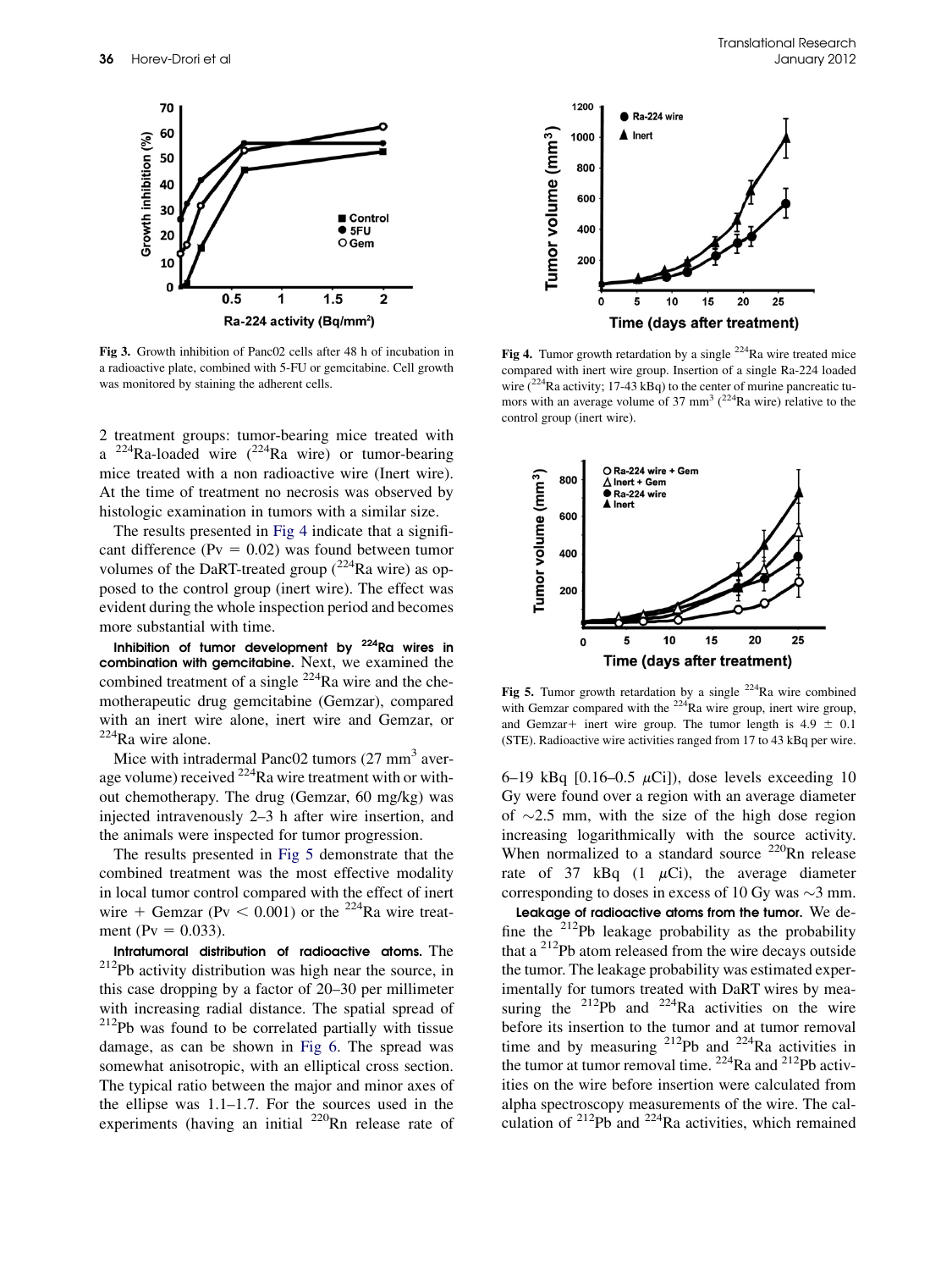<span id="page-5-0"></span>



Fig 6. Autoradiography and histology of Panc02 tumors treated with a single DaRT wire each. The <sup>224</sup>Ra activities were 37 kBq (A) and 17 kBq (B) with respective <sup>220</sup>Rn desorption probabilities of 25% and 39% (ie, <sup>220</sup>Rn release rates of 9.3 kBq and 6.6 kBq, respectively). Both tumors were excised 4 days after wire insertion. (C), A display of tumor sections stained by hematoxylin & eosin. Panc02 tumor treated with a DaRT with a total section area as follows: 34 mm<sup>2</sup>, estimated necrotic area: 8 mm<sup>2</sup>, necrotic fraction: 25%, and initial Rn release rate: 21.5 kBq. (Color version of figure is available online.)

on the wire after treatment, was done by analyzing gamma measurements (taken with a NaI gamma counter) of the wire after tumor removal.

The <sup>212</sup>Pb leakage probability was measured for nine Panc02 tumors with masses in the range of 0.02–1 g, 4 days after being treated with a single wire inserted to their center. The leakage probability value calculated ranged between 55% and 85% and was not dependent on the tumor mass.

Distribution of radioactive atoms in body organs. Several organs (kidney, spleen, liver, and leg) were taken out of the mice for measurement in the gamma counter in addition to the tumor and the wire. The excised organs were weighed and inserted into a capped scintillation vial taken for gamma measurements. Each sample was measured for several times over a period of 24–72 h. The data were analyzed to yield the sample  $^{224}$ Ra and  $^{212}$ Pb activity content at tumor removal time.

The uptake probability of <sup>212</sup>Pb in an organ at time (t) represents the instantaneous probability that the  $^{212}Pb$ atom is found in an organ after leaving the tumor. The highest uptake probability of <sup>212</sup>Pb atoms was found in the kidneys. The next organ with a relatively high uptake is the liver. The other organs showed relatively low uptake. The  $^{212}$ Pb uptake probability per unit mass measured in the kidney ranged between 0.018 and 0.37, and in the liver between 0.005 and 0.017.

### **DISCUSSION**

Pancreatic cancer is one of the leading causes of cancer death. Pancreatic carcinoma tends to respond poorly to chemotherapy and carry a dismal prognosis.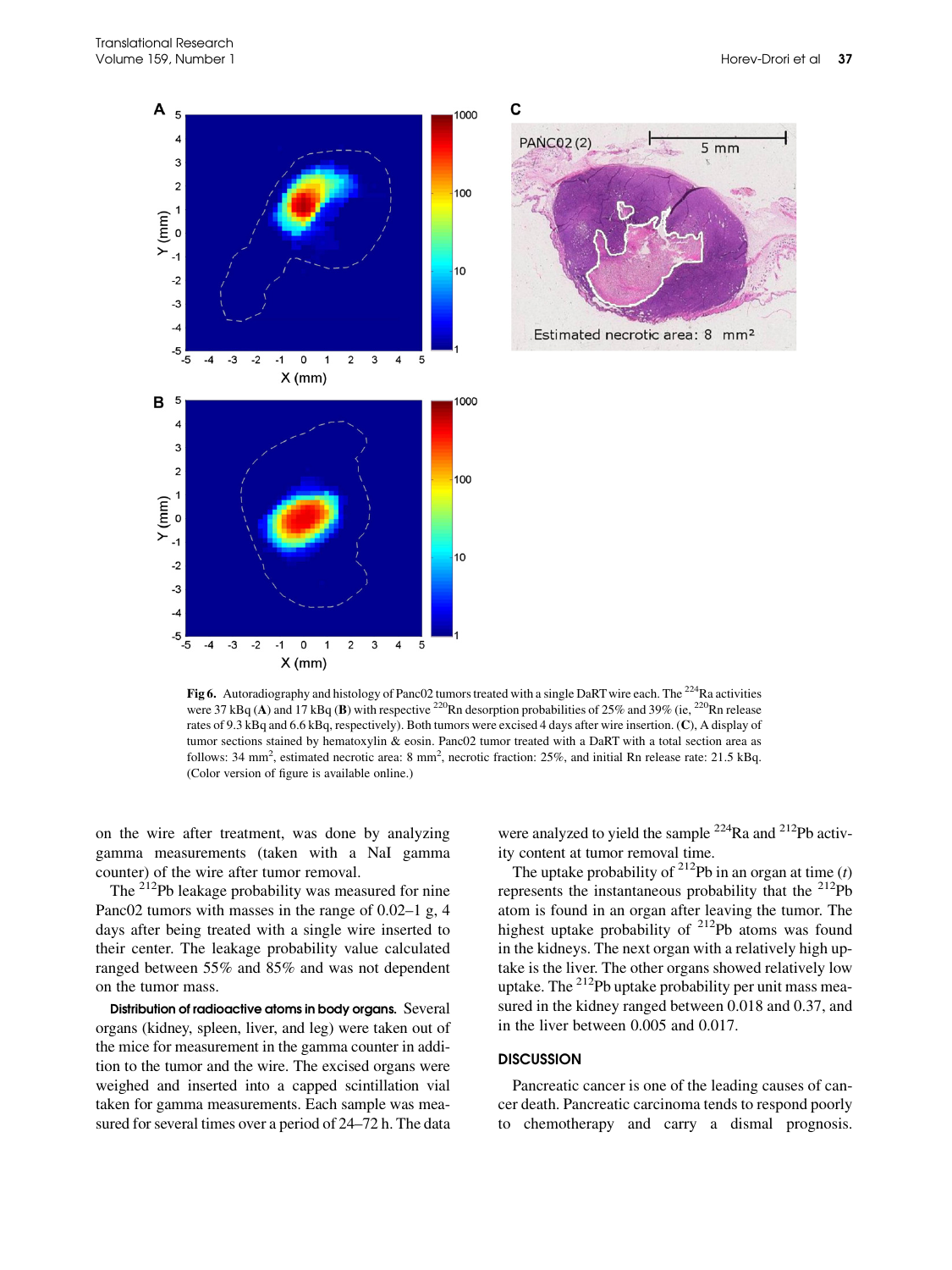Gemcitabine and 5-FU are most commonly used as treatment for this kind of cancer,  $13,20,21,22$  and gemcitabine is currently considered frontline treatment for pancreatic cancer.<sup>[23](#page-8-0)</sup>

Several studies showed that both survival rate and palliative benefit can be improved when radiotherapy is combined with chemotherapy<sup>12,16</sup> before<sup>17,24</sup> or without surgery. $25$ 

In an attempt to maximize the dose administrated to a malignant tissue while minimizing the dose to other regions[,26](#page-8-0) internal (interstitial) radiation brachytherapy has progressively become an established treatment modality. Brachytherapy allows a higher total dose of radiation in a shorter time than is possible with external treatment, and it lessens radiation damage to adjacent normal tissue. The radioactive material, mainly X-ray or gamma radiation emitters, is sealed in an implant and is placed directly into or adjacent to the affected tissue.<sup>[27](#page-8-0)</sup> For several decades, brachytherapy with X-rays was applied in patients with carcinoma of the pancreas to achieve better local con-trol of the tumor and palliation.<sup>[28-34](#page-8-0)</sup> Beta emitting isotopes were also used in microbrachytherapy technique for treatment of malignant hepatic lesions secondary to pancreatic carcinoma[.35](#page-8-0)

Photons and beta particles are characterized by a low-LET and a dose field, which may penetrate deep into the healthy tissue surrounding the tumor. The use of alpha particles, however, may lead to a much more localized dose distribution. In addition, the use of high-LET radiation (alpha particles in particular) has additional radiobiologic benefits, such as the nearly constant efficacy against hypoxic cells[.36,37](#page-8-0) Yet, the short range of alpha particles in tissue (less than 0.1 mm) has so far limited their use in the treatment of cancer to radioimmunotherapy,  $38-40$  or radiopharmaceuticals such as Alpharadin  $(223)$ RaCl<sub>2</sub>; Algeta, Oslo, Norway).<sup>41</sup>

Alpha irradiation has so far been considered unsuitable for the treatment of solid tumors, and brachytherapy using alpha-emitting sources was not feasible because of the lack of a practical way to cover the tumor volume effectively with these short-range particles. DaRT may provide, for the first time, an efficient and safe method for treating the entire volume of solid tumors with a therapeutic dose of alpha particles, by overcoming the basic limitation inherent to alpha radiation, namely, its exceedingly short range in human tissue.

The poor response of pancreatic cancer to treatment requires the development of novel treatment modalities. In the present study, we evaluated the potency of a new brachytherapy device, based on alpha radiation alone and in combination with chemotherapy, against pancreatic cancer-derived experimental tumors.

We examined the effect of alpha particles emitted from  $224$ Ra and its daughters on murine and human pancreatic cell lines in vitro as well as on solid tumors. This method, previously tested by our group on squamous cell carcinoma  $(SCC)^6$  $(SCC)^6$  and lung carcinoma, $8$  showed that 224Ra-loaded wires retarded tumor development and prolonged life expectancy considerably. The results of the current study demonstrated that  $224$ Ra wires retarded pancreatic tumor development alone and more so when combined with the drug gemcitabine.

The *in vitro* experiments revealed that both mouse (Panc02) and human (MIA PaCa) pancreatic cells lines are sensitive to alpha radiation. The proliferation of the cells was interrupted in cells hit by the alpha particles in a dose-dependent manner [\(Figs 1](#page-3-0) and [2](#page-3-0)).

Furthermore, the treatment of Panc02 cells with alpha radiation in combination with either Gemzar or 5-FU achieved a higher growth inhibition rate than each treatment alone ([Fig 3](#page-4-0)). A similar effect was observed for the human cell line MIA PaCa. In a previous study, alpha radiation and 5-FU worked better to kill SCC cells than each treatment alone.<sup>[7](#page-8-0)</sup>

Some chemotherapeutic drugs destroy tumor cells by their own cytotoxic action and additionally enhance the effects of radiotherapy. Chemotherapeutic drugs that have the potential to produce substantial sensitization of tumor cells to radiation treatment are defined as radiosensitizers,<sup>[42-44](#page-8-0)</sup> such is the chemotherapy drug gemcitabine.

Chemotherapy and especially gemcitabine, has been shown to increase radiosensitivity to photon radiation in different cell lines including pancreatic cancer. $45-47$ Gemcitabine can induce radiosensitization at concentrations 1000 times lower than typical plasma levels obtained with the drug<sup>44</sup> and can sensitize radiore-sistant cell lines to radiation.<sup>[48,49](#page-8-0)</sup> Gemcitabine was also demonstrated as a potent radiosensitizer when used with photon irradiation in in vivo preclinical and clinical studies. Several studies revealed the efficacy of using gemcitabine and radiation against pancreatic cancer.<sup>16,50,51</sup>

Thus, we examined retardation of tumor growth by in vivo treatment with <sup>224</sup>Ra-loaded wires with and without chemotherapy. The insertion of a single <sup>224</sup>Ra-loaded wire to the center of murine pancreatic tumors had a pronounced retardation effect on tumor growth rate compared with inert wires [\(Fig 4](#page-4-0)). Growth retardation of tumors by 224Ra-loaded wires was strengthened by the concomitant use of Gemzar [\(Fig 5](#page-4-0)). After 25 days, the tumors treated by the combination were 4-fold smaller than the control tumors and 2.4-fold smaller than those treated by chemotherapy. The effect was strong during the first 12 days posttreatment when the activity of the wire  $(^{224}$ Ra half life 3.66 days) and chemotherapy were still high.

Although we found that chemotherapy and alpha radiation together were more effective, we did not observe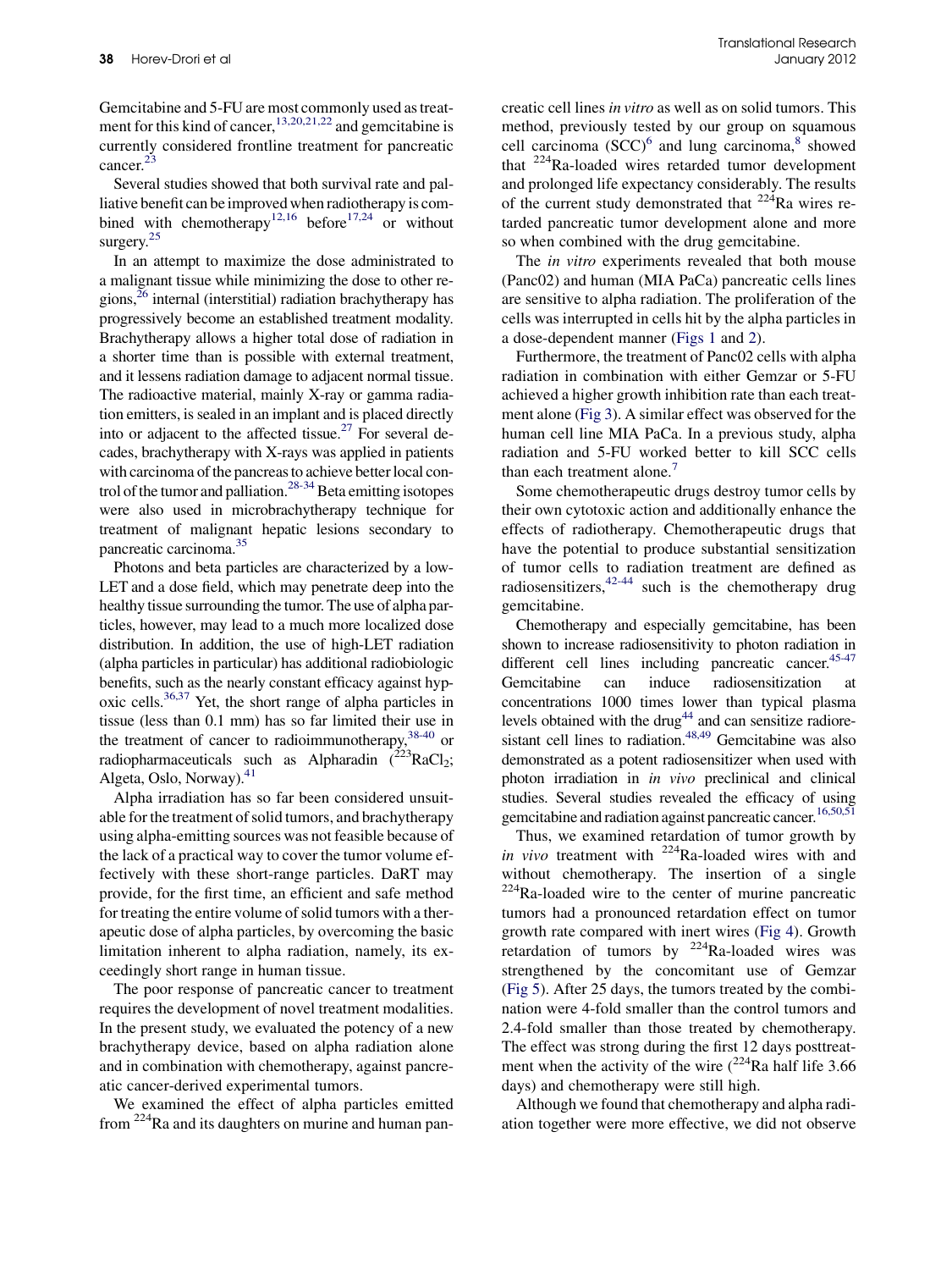<span id="page-7-0"></span>a radiosensitizing effect as observed for gamma radiation. Gamma radiation produces relatively few direct DSBs, and most of the damage is single stranded breaks (SSB), with some SSBs close enough together to act as a DSB. So affecting repair can make a big difference, especially homologous recombination repair (HRR) that depends on a template and is critical after treatment with gemcitabine or other drugs, which affect DNA repair.<sup>[44](#page-8-0)</sup>

After alpha radiation, most of the damage in DNA is DSBs, which are directly lethal and hard to repair. So it is expected that drugs affecting HRR would have no radiosensitizing effect, and other drugs would have just a modest effect. Similar results reported in another study point to a similar conclusion. Three multiple myeloma cell lines were irradiated with or without 10 nmol/L gemcitabine 24 h prior to radiation. Gemcitabine led to radiosensitization of LP1 and U266 cells with low-LET but did not radiosensitize any cell line when combined with high-LET. $52$ 

A comparison of the effects of DaRT wires on tumors of different histologic types revealed that SCC derived tumors can be better controlled<sup>6,7</sup> compared with pancreatic tumors as found in this study. The potency of DaRT may be dependent on the distribution of radioactive atoms inside the tumor, leakage of the radioactive atoms from the tumor, and the radiosensitivity of the cells to alpha particles.

Histologic and autoradiographic observations indicated that there is mortality of cells around the DaRT wire, with therapeutically significant doses over a region measuring 2–3 mm in diameter about the wire (area, 3– 8 mm<sup>2</sup>) [\(Fig 6\)](#page-5-0). The spread of radioactivity in pancreatic tumors was smaller compared with what we observed in experimental tumors of SCC (diameter, 5–7 mm; area,  $20-40$  mm<sup>2</sup>)<sup>5</sup> or lung carcinoma (diameter, 3-4 mm, area,  $7-13$  mm<sup>2</sup>).<sup>8</sup> This may result from a lower diffusion coefficient in the pancreatic tumor caused by a denser tissue or caused by faster elimination of the radioactive atoms from the tumor. The leakage probability values calculated ranged between 55% and 85% and were not dependent on the tumor mass. This means that a large fraction of the radioactive atoms, which are released from the radioactive wire, escape from the tumor and do not kill tumor cells.

Thus, the spread of radioactive atoms was in inverse correlation with the extent of clearance of radioactive atoms from the tumor that was highest in pancreatic tumors and lowest in SCC. The sensitivity of cells to alpha particles was determined in vitro by measuring the mean lethal dose  $(D_0)$ . It was observed that SCC cells are more radiosensitive to alpha radiation ( $D_0 = 0.85 \pm 0.85$ 0.02 Gy) compared with pancreatic cancer cells  $(D_0 = 1.1 - 1.2 \text{ Gy})$ . However, the 2 cell lines exhibited similar responsiveness to  $\gamma$ -radiation (unpublished results). Because  $\alpha$ -radiation causes mainly DNA DSBs, currently we investigate whether the differences are controlled by DNA damage or repair mechanisms.

It may be assumed that the relatively low intratumoral damage in pancreatic cancer correlates with short-range intratumoral spread of alpha releasing atoms, low cell sensitivity to alpha radiation, and high clearance of the radioactive atoms from the tumor. The future task is to seek reagents that might affect these parameters and increase pancreatic tumor ablation by DaRT wires.

DaRT is a paradigm shift in the use of alpha radiation for the treatment of solid tumors. DaRT can be used to destroy solid tumors, and in the case of malignant metastasizing cancer, it will be augmented by chemotherapy or immune response stimulators to affect regional and distant metastases. The safety of the DaRT modality has been analyzed in detail in Ref. $53$ , taking into account not only the alpha radiation but also the beta and gamma emissions occurring in the entire decay chain. DaRT is expected to be safe and with few side effects, and it may serve as an important tool to achieve better local control of the tumor and palliation in patients with cancer. Currently, we plan a clinical trial with patients bearing head and neck SCC.

Although brachytherapy is not a common option for the treatment of tumors of the pancreas, the high killing efficiency of alpha radiation and the ability to localize the effect make DaRT an interesting and important future treatment modality. Yet, pancreatic tumors might be a difficult target for DaRT, and more studies are required to increase the effect of DaRT wires on pancreatic tumors so it can serve for increased local control and palliation.

The core of this work was performed by Galit Horev-Drori in partial fulfillment of the requirements for a degree of Master in Sciences in the Tel-Aviv University.

#### REFERENCES

- 1. Mulford DA, Scheinberg DA, Jurcic JC. The promise of targeted alpha-particle therapy. J Nucl Med 2005;46:199S–204S.
- 2. Prise KM, Schettino G, Folkard M, Held KD. New insights on cell death from radiation exposure. Lancet Oncol 2005;6:520–8.
- 3. Roeske JC, Stinchcomb TG. The average number of alphaparticle hits to the cell nucleus required to eradicate a tumour cell population. Phys Med Biol 2006;51:N179–86.
- 4. Nilsson S, Larsen RH, Fossa SD, et al. First clinical experience with alpha-emitting radium-223 in the treatment of skeletal metastases. Clin Cancer Res 2005;11:4451–9.
- 5. Arazi L, Cooks T, Schmidt M, Keisari Y, Kelson I. Treatment of solid tumours by interstitial release of recoiling short-lived alpha emitters. Phys Med Biol 2007;52:5025–42.
- 6. Cooks T, Arazi L, Schmidt M, et al. Growth retardation and destruction of experimental Squamous cell carcinoma by interstitial radioactive wires releasing diffusing alpha-emitting atoms. Int J Cancer 2008;122:1657–64.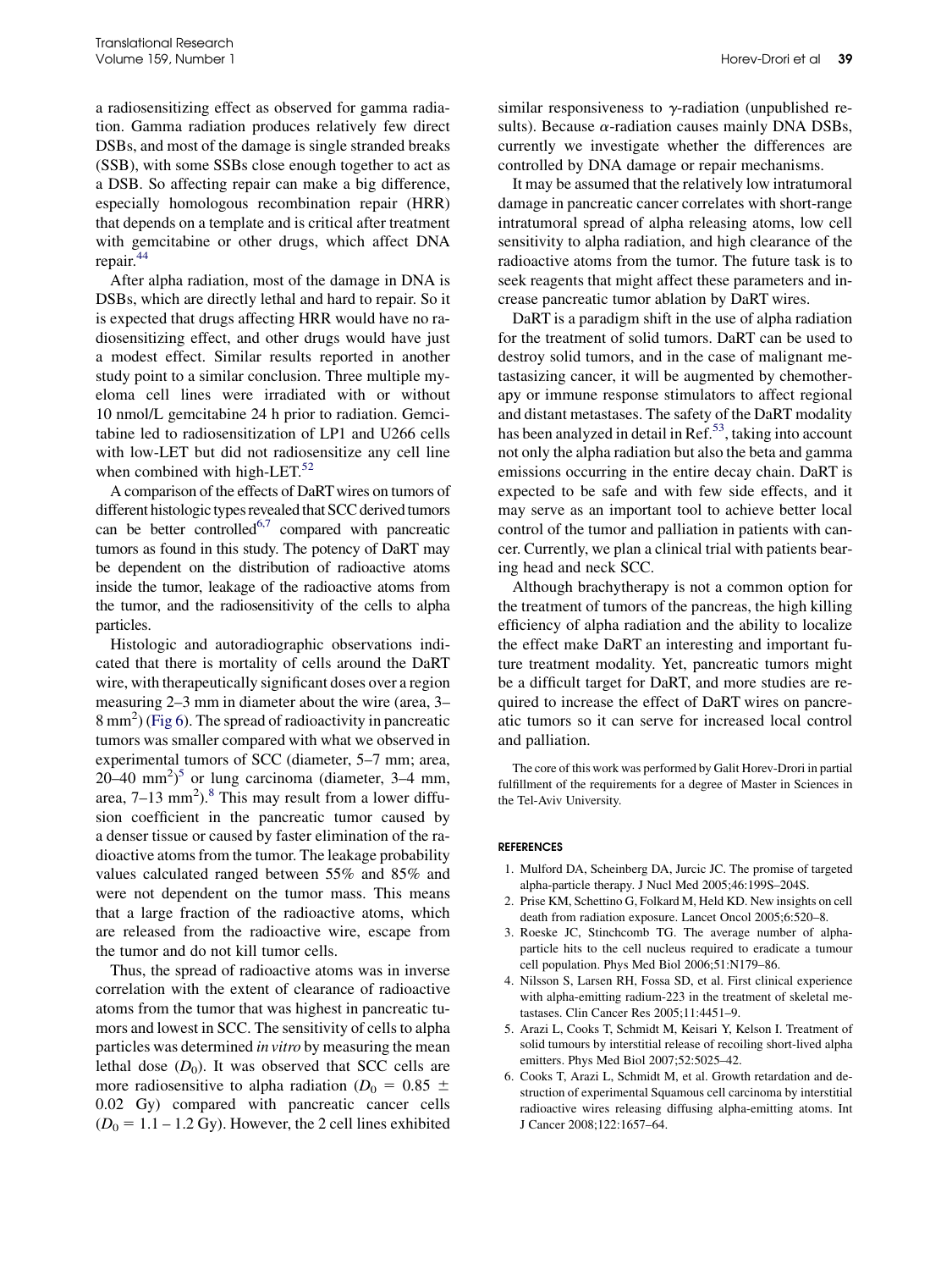- <span id="page-8-0"></span>7. Cooks T, Arazi L, Efrati M, et al. Interstitial wires releasing diffusing alpha-emitters combined with chemotherapy improved local tumor control and survival in squamous cell carcinoma bearing mice. Cancer 2009;115:1791–801.
- 8. Cooks T, Schmidt M, Bittan H, et al. Local control of lung derived tumors by diffusing alpha-emitting atoms released from intratumoral wires loaded with Radium-224. Int J Radiat Oncol Biol Phys 2009;74:966–73.
- 9. Jemal A, Siegel R, Ward E, et al. Cancer statistics, 2006. CA Cancer J Clin 2006;56:106–30.
- 10. Pancreatic Cancer, Cancer research, UK. Available at: [http://](http://www.cancerhelp.org.uk) [www.cancerhelp.org.uk](http://www.cancerhelp.org.uk).
- 11. Freelove R, Walling AD. Pancreatic cancer: diagnosis and management. Am Fam Physician 2006;73:485–92.
- 12. Cardenes HR, Chiorean EG, DeWitt J, Schmidt M, Loehrer P. Locally advance pancreatic cancer: current therapeutic approach. Oncologist 2006;11:612–23.
- 13. Willkowski R, Thoma M, Bruns C, Wagner A, Heinemann V. Chemotherapy with gemcitabine and continuous 5-FU in patients with primary inoperable pancreatic cancer. JOP 2006;7:349–60.
- 14. Eisenberg DP, Adusmilli PS, Hendershott KJ, et al. 5-fluorouracil and gemcitabine potentiate the efficacy of oncolytic herpes viral gene therapy in the treatment of pancreatic cancer. J Gastrointest Surg 2005;9:1068–79.
- 15. Crane CH, Abbruzzese JL, Evans DB, et al. Is the therapeutic index better with gemcitabine-based chemoradiation than with 5-fluorouracil-based chemoradiation in locally advanced pancreatic cancer? Int J Radiat Oncol Biol Phys 2002;52:1293–302.
- 16. Cardillo TM, Blumenthal R, Ying Z, Gold DV. Combined gencitabine and radioimmunotherapy for the treatment of pancreatic cancer. Int J Cancer 2002;97:386–92.
- 17. Hoffman JP, Lipsitz S, Pisansky T, et al. Phase II trial of preoperative radiation therapy and chemotherapy for patients with localized, resectable adenocarcinoma of the pancreas: an Eastern Cooperative Oncology Group Study. J Clin Oncol 1998;16: 317–23.
- 18. van Moorsel CJA, Pinedo HM, Veerman G, et al. Scheduling of gemcitabine and cisplatin in lewis lung tumour bearing mice. Eur J Cancer 1999;35:808–14.
- 19. Keisari Y. A colorimetric microtiter assay for the quantitation of cytokine activity on adherent cells in tissue culture. J Immunol Meth 1992;146:155–61.
- 20. Ghaneh P, Smith R, Tudor-Smith C, Raraty M, Neoptolemos JP. Neoadjuvant and adjuvant strategies for pancreatic cancer. Eur J Surg Oncol 2008;34:297–305.
- 21. Saif WM. Pancreatic cancer: highlights from the 42nd annual meeting of the American society of clinical oncology, 2006. JOP 2006;7:337–48.
- 22. Passeto LM, Jirillo A, Stefani M, Monfardini S. Old and new drugs in systemic therapy of pancreatic cancer. Crit Rev Oncol Hematol 2004;49:135–51.
- 23. Burris HA III, Moore MJ, Andersen J, et al. Improvements in survival and clinical benefit with gemcitabine as first-line therapy for patients with advanced pancreas cancer: a randomized trial. J Clin Oncol 1997;15:2403–13.
- 24. Chua TC, Saxena A. Preoperative chemoradiation followed by surgical resection for resectable pancreatic cancer: a review of current results. Surg Oncol 2011 Jun 23 [Epub ahead of print].
- 25. Boz G, De Paoli A, Innocente R, Rossi C, et al. Radiotherapy and continuous infusion 5-fluorouracil in patients with nonresectable pancreatic carcinoma. Int J Radiat Oncol Biol Phys 2001;51: 736–40.
- 26. Pan CC, Hayman JA. Recent advances in radiation oncology. J Neuro-Ophthalmol 2004;24:251–7.
- 27. Williamson JF. Brachytherapy technology and physics practice since 1950: a half-century of progress. Phys Med Biol 2006;51: R303–25.
- 28. Shipley WU, Nardi GL, Cohen AM, Ling CC. Iodine-125 implant and external beam irradiation in patients with localized pancreatic carcinoma: a comparative study to surgical resection. Cancer 1980;45:709–14.
- 29. Morrow M, Hilaris B, Brennan MF. Comparison of conventional surgical resection, radioactive implantation, and bypass procedures for exocrine carcinoma of the pancreas, 1975–1980. Ann Surg 1984;199:1–5.
- 30. Peretz T, Nori D, Hilaris B, et al. Treatment of primary unresectable carcinoma of the pancreas with I-125 implantation. Int J Radiat Oncol Biol Phys 1989;17:931–5.
- 31. Nori D, Merimsky O, Osian AD, et al. Palladium-103: a new radioactive source in the treatment of unresectable carcinoma of the pancreas: a phase I-II study. J Surg Oncol 1996;61:300–5.
- 32. Raben A, Mychalczak B, Brennan MF, et al. Feasibility study of the treatment of primary unresectable carcinoma of the pancreas with PD-103 brachytherapy. Int J Radiat Oncol Biol Phys 1996; 35:351–6.
- 33. Dobelbower RR, Montemaggi P. Brachytherapy for pancreatic cancer: a review. Hepatogastroenterology 1996;43:333–7.
- 34. Takácsi-Nagy Z, Varga J, Poller I, et al. Successful treatment of a T1 cancer of the pancreatic head with high dose rate brachytherapy and external radiotherapy. Hepatogastroenterology 2002;49: 844–6.
- 35. King J, Quinn R, Glenn DM, et al. Radioembolization with selective internal radiation microspheres for neuroendocrine liver metastases. Cancer 2008;113:921–9.
- 36. Hofmann W, Fakir H, Aubineau-Laniece I, Pihet P. Interaction of alpha particles at the cellular level–implications for the radiation weighting factor. Radiat Prot Dosimetry 2004;112:493–500.
- 37. Halperin EC. Particle therapy and treatment of cancer, Historical Review. Lancet Oncol 2006;7:676–85.
- 38. Chérel M, Davodeau F, Kraeber-Bodéré F, Chatal JF. Current status and perspectives in alpha radioimmunotherapy. Q J Nucl Med Mol Imaging 2006;50:322–9.
- 39. Karagiannis TC. Comparison of different classes of radionuclides for potential use in radioimmunotherapy. Hell J Nucl Med 2007; 10:82–8.
- 40. Brechbiel MW. Targeted alpha-therapy: past, present, future? Dalton Trans 2007;43:4918–28.
- 41. Bruland ØS, Nilsson S, Fisher DR, Larsen RH. High-linear energy transfer irradiation targeted to skeletal metastases by the alphaemitter <sup>223</sup>Ra: adjuvant or alternative to conventional modalities? Clin Cancer Res 2006;12:6250s–7s.
- 42. McGinn CJ, Shewach DS, Lawrence TS. Radiosensitizing nucleosides-Review. J Natl Cancer Inst 1996;88:1193–203.
- 43. Pauwels B, Korst AEC, Lardon F, Vermorken JB. Combined modality therapy of gemcitabine and radiation. Oncologist 2005;10: 34–51.
- 44. Shewach DS, Lawrence TS. Antimetabolite radiosensitizers. J Clin Oncol 2007;25:4043–50.
- 45. Lawrence TS, Chang EY, Hahn TM, Hertel LW, Shewach DS. Radiosensitization of pancreatic cancer cells by  $2^{\prime},2^{\prime}$ -difluoro-2'-deoxycytidine. Int J Radiat Oncol Biol Phys 1996;34:867-72.
- 46. van Putten JWG, Groen HJM, Smid K, Peters GJ, Kampinga HH. End- joining deficiency and radiosensitization induced by gemcitabine. Cancer Res 2001;61:1585–91.
- 47. Shewach DS, Lawrence TS. Gemcitabine and radiosensitization in human tumor cells. Invest New Drugs 1996;14:257–63.
- 48. Rosier JF, Beauduin M, Bruniaux M, et al. The effect of  $2'-2'$  difluorodeoxycytidine (dFdC, gemcitabine) on radiation-induced